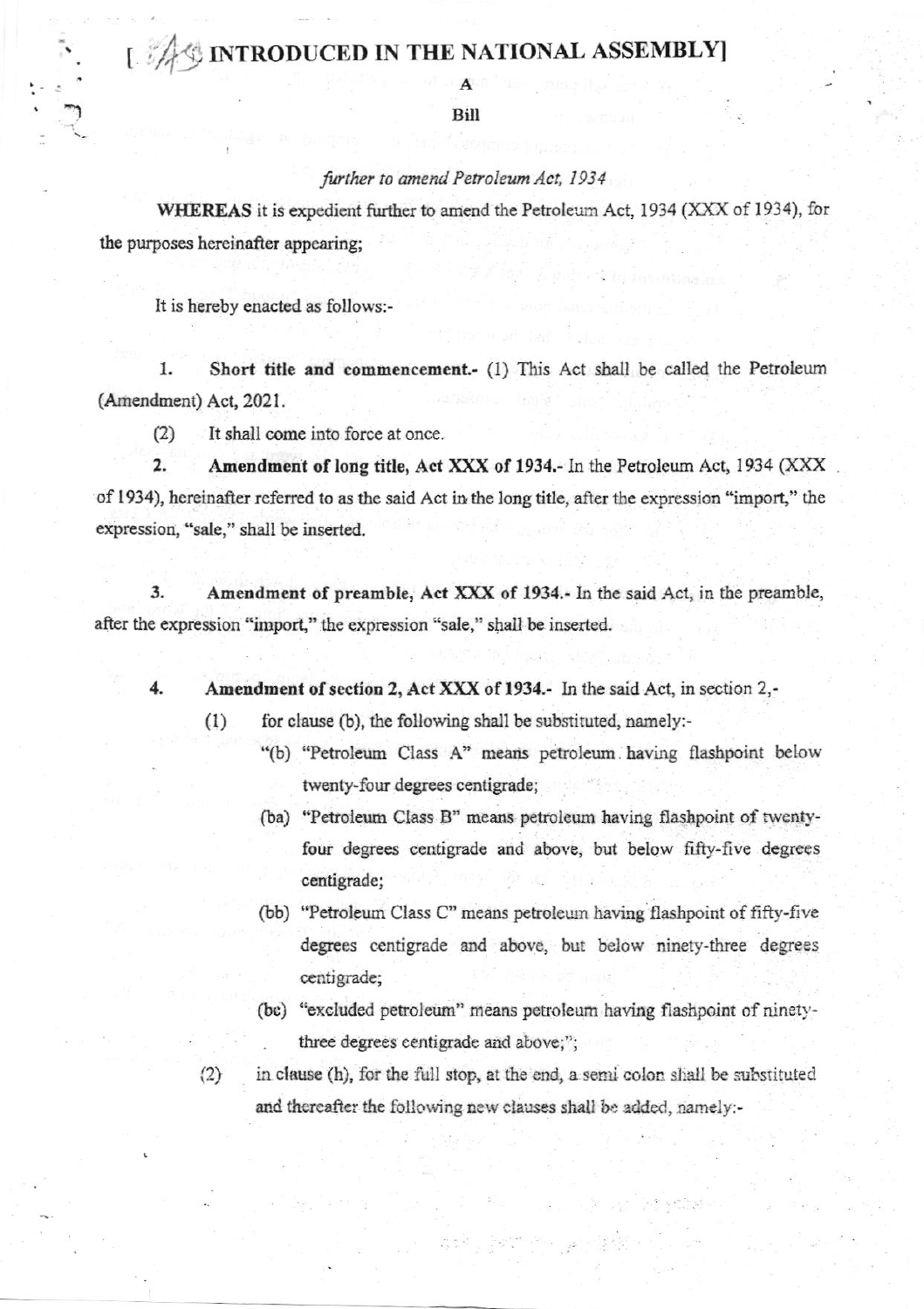- (i) "to sell petroleum" means to sell petroleum products specified in the license;
- (j) "oil marketing company" means a company or organization having right, of marketing petroteum in Pakistaa; and
- $(k)$  "dealer" means an individual or a firm appointed by an oil marketing company, for dealing in petroleum.

Amendment of section 3, Act XXX of 1934.- In the said Act, in section 3,-

- (1) in the marginal note, after the word and comma "import," the word and comma "sale," shall be inserted;
- $(2)$  in sub-section  $(1)$ , after the word and comma "import," the word and comma "sale," shall be inserted; and
- $(3)$  in sub-section  $(2)$ ,-

5.

- (a) after the word and comma "import," the word and comma "sale," shall be inserted; ard
- (b) for the words "dangerous petroleun" the words'Pctroleum Class A", shall be substituted.
- Amendment of section 4, Act XXX of 1934.- In the said Act, in section 4,-6.
	- $(1)$  in the marginal note, after the word and comma "import," the word and comma "sale," shall be inserted;
	- $(2)$  in clause (c), for the words "dangerous petroleum" occurring twice, the words "Petroleum Class A", shall be substituted;
	- (3) after clause (c), the following new clauses shall be inserted, namely:-
		- (ca) regulating the sale of petroleum;
		- (cb) prescribing the places where petroleum may sale and prohibiting its sale elsewhere;";
	- (4) in clause (h), for the words "import of dangerous petroleum" the words "import and sale of petroleum class A" shall be substituted;
		- (a) for the word "dangerous petroleum" the wcrd "pefoleum Class A", shall be substituted;
		- (b) after the word and comma "import," the word and comma "sale," shall be inserted;
	- $(5)$  in clause (j), after the word and comma "import," the word and comma "sale," shall be inserted;

 $-2-$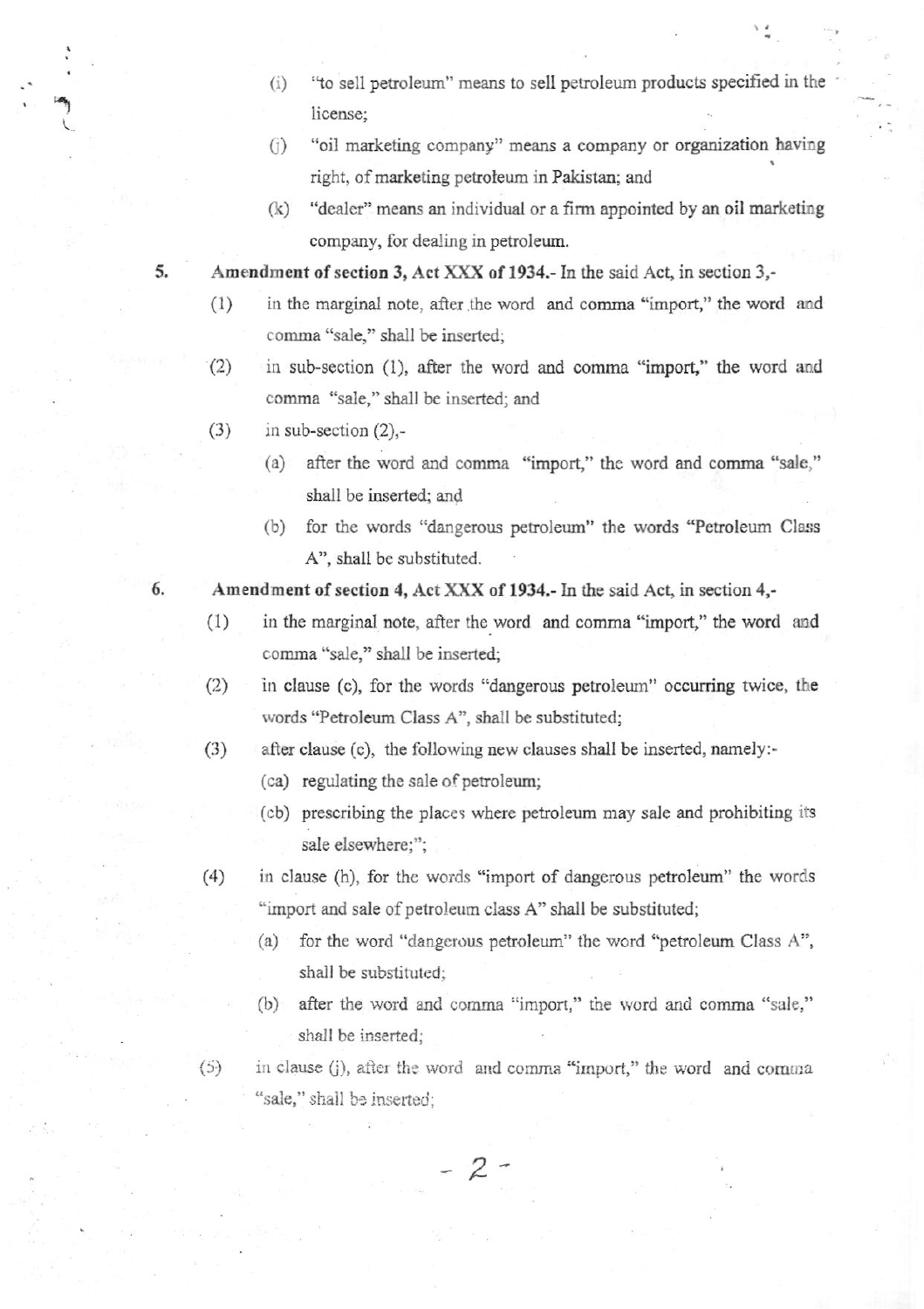- in clause (k), after the word and comma "import," the word and comma  $(6)$ "sale," shall be inserted; and
- in clause (I), after the word and comma "import," the word and comma  $(7)$ "sale," shall be inserted.

7. Amendment of section 5, Act XXX of 1934. In the said Act, in section 5, in sub-section (2), in clause (b), for the words "dangerous petroleum" the words "Petroleum Class A" shall be substituted.

8. Amendment of section 6, Act XXX of 1934.- In the said Act, in section 6,-

- $(1)$ in the marginal note, for the words "dangerous petroleum" the words "Petroleum Class A" shall be substituted;
- for the words "dangerous petroleum" the words "Petroleum Class A" shall  $(2)$ be substituted;
- $(3)$ in the proviso, in clause (a),-
	- (a) for the words "two gallons", the words "ten liters" shall be substituted; and
	- (b) for the words "dangerous petroleum" the words "Petroleum Class A" shall be substituted.
- 9. Amendment of section 7, Act XXX of 1934. In the said Act, in section 7,
	- in the marginal note, for the words "non-dangerous petroleum", the words  $(1)$ "Petroleum Class B" shall be substituted;
	- $(2)$ for the words "non-dangerous petroleum", the words "Petroleum Class B" shall be substituted;
	- $(3)$ for the words "five hundred gallons", the words "two thousand liters" shall be substituted; and
	- $(4)$ for the words "two hundred gallons", the words "eight hundred liters" shall be substituted.
- 10. Amendment of section 8, Act XXX of 1934. In the said Act, in section 8,-

 $-3-$ 

in the marginal note, for the words "dangerous petroleum" the words  $(1)$ "Petroleum Class A" shall be substituted;

**Berg** Walker

 $(2)$ in sub-section  $(1)$ ,-

 $\mathcal{L}$ 

 $\frac{1}{\ell}$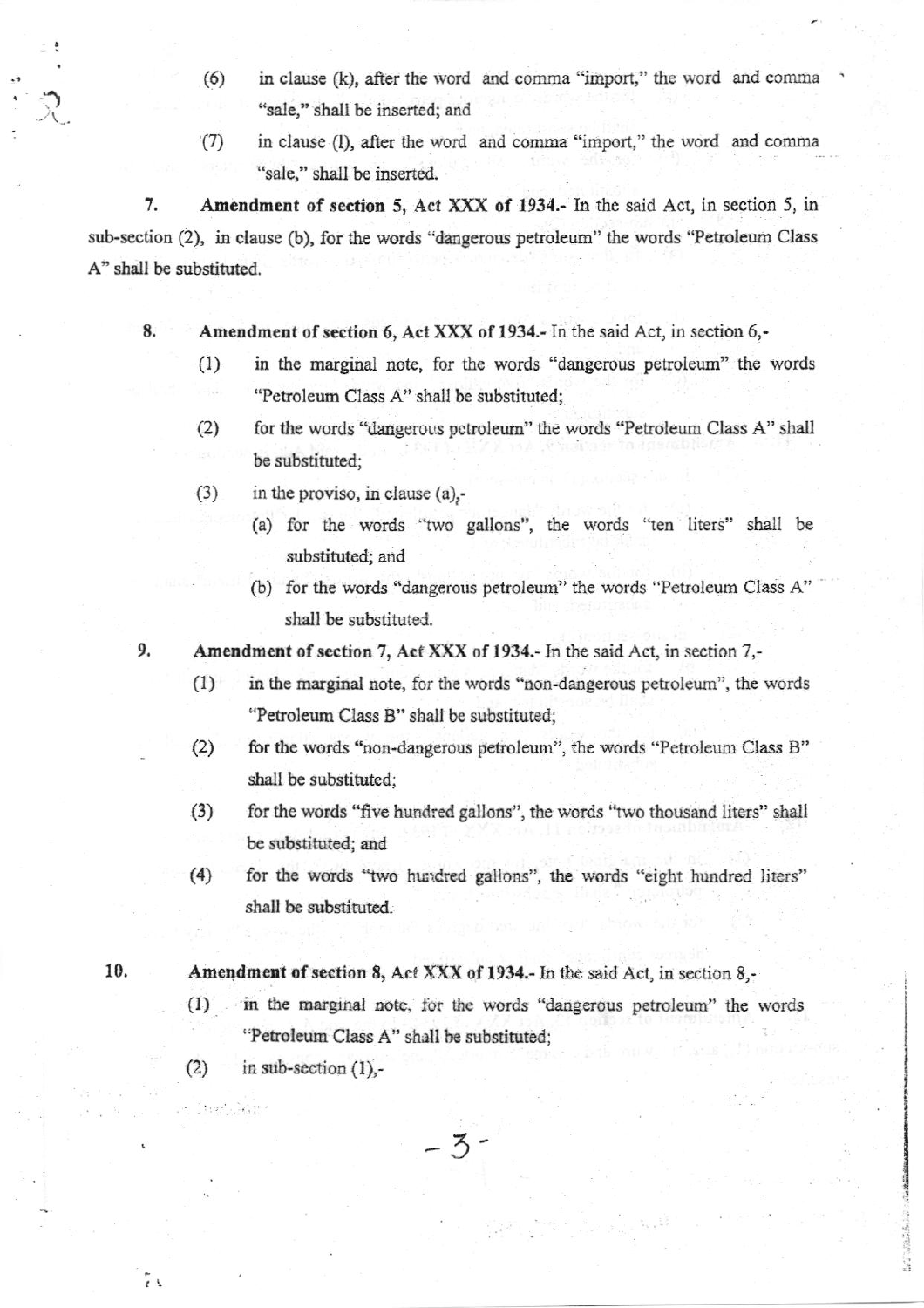- $(a)$ for the words "dangerous petroleum", the words "Petroleum Class A" shall be substituted; and
- for the words "six gallons", the words "thirty liters" shall be  $(b)$ substituted; and
- $(3)$ in sub-section  $(2)$ ,
	- for the words "dangerous petroleum", the words "Petroleum Class A"  $(a)$ shall be substituted;
	- (b) for the words "one quart", the words "one liter" shall be substituted; and
	- (c) for the words "five gallons", the words "twenty five liters" shall be substituted.

## 11. Amendment of section 9, Act XXX of 1934. In the said Act, in section 9,-

- $(1)$ in sub-section(1), in clause(b),-
	- (a) for the words "dangerous petroleum", the words "Petroleum Class A" shall be substituted; and
	- (b) for the words "twenty gallons", the words "hundred liters" shall be substituted; and
- $(2)$ in sub-section(2),
	- for the words "dangerous petroleum", the words "Petroleum Class A"  $(i)$ shall be substituted: and
	- for the words "six gallons", the words "thirty liters" shall be  $(ii)$ substituted.

12. Amendment of section 11, Act XXX of 1934.- In the said Act, in section 11,-

- $(1)$ in the marginal note, for the words "heavy oils", the words "excluded petroleum " shall be substituted; and
- for the words "two hundred degrees Fahrenheit", the words "ninety-three  $(2)$ degrees centigrade" shall be substituted.

13. Amendment of section 13, Act XXX of 1934.- In the said Act, in section 13, in sub-section (1), after the word and comma "imported,", the word and comma "sold," shall be inserted.

 $-4-$